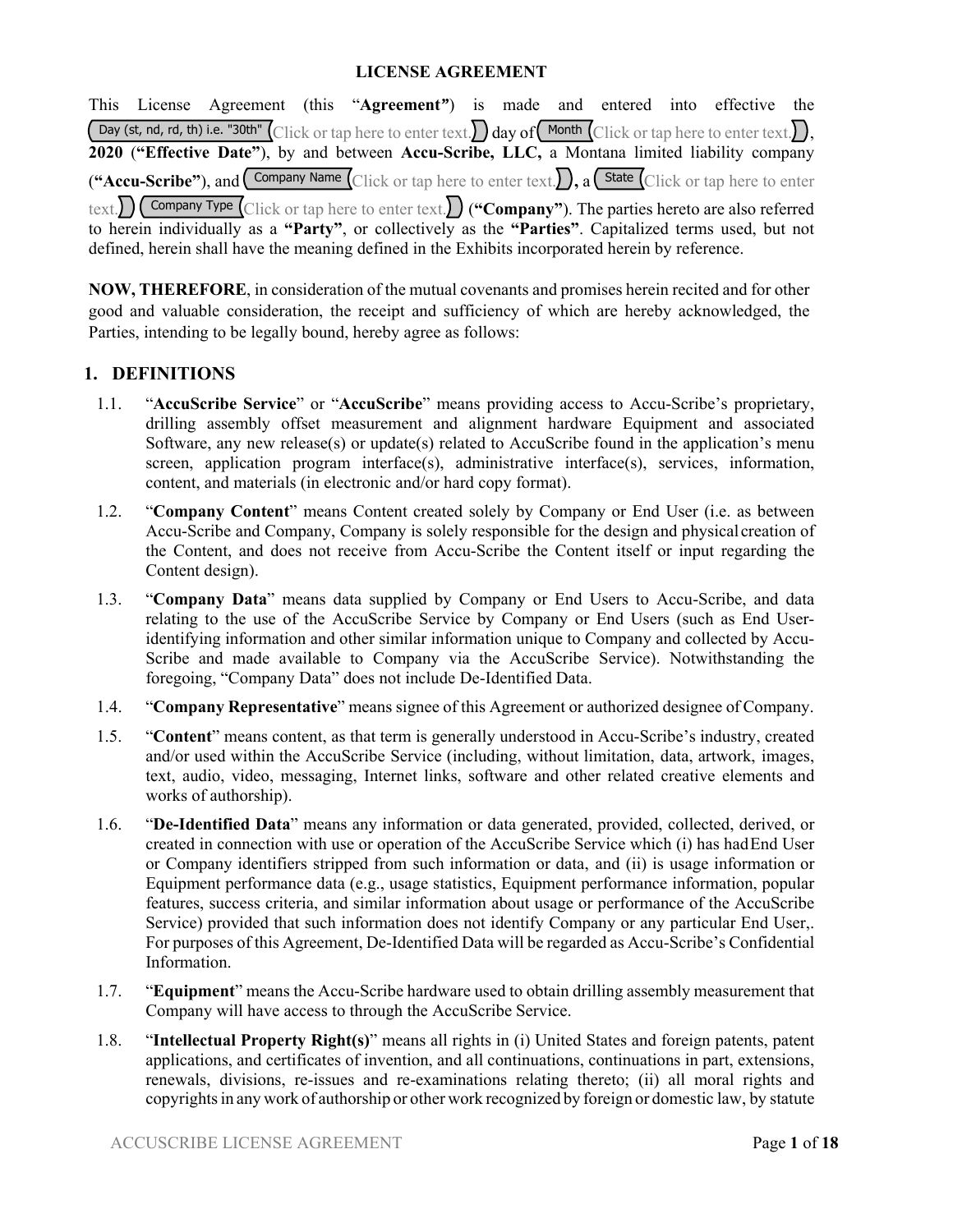or at common law or otherwise, including all copyright registrations issued by the United States Register of Copyrights and applications therefor, together with any renewal or extension thereof, or by similar authority in any other jurisdiction, and all rights deriving therefrom; (iii) all, whether registered or unregistered, trademarks, service marks, domain names, trade names and trade dress, and all goodwill relating thereto; (iv) all trade secrets, know- how, databases, inventions, processes, algorithms, techniques, and confidential information; and (v) other intellectual property rights protectable under any laws or international conventions throughout the world, and in each case including the right to apply for registrations, certificates, or renewals with respect thereto and the right to prosecute, enforce, obtain damages relating to, settle or release any past, present, or future infringement or misappropriation thereof.

- 1.9. "**Personal Data**" means any information that, either individually or when combined with other information, can be used to identify a specific individual or derive information specific to a particular individual, including, but not limited to: (i) a first name and last name; (ii) a home or other physical address, including street name and name of city or town; (iii) an email address or other name, that reveals an individual's email address; (iv) a telephone number; (v) a Social Security number; (vi) credit or debit card information, including card number, expiration date, and data stored on the magnetic stripe of a credit or debit card; (vii) checking account information, account number and check number; (viii) a driver's license, military or state identification number; (ix) a persistent identifier, such as a Company number held in a "cookie" or processor serial number, that is combined with other available data that identifies an individual; or  $(x)$  any other information that is identifiable to or identifies an individual, whether or not combined with any of (i) through (ix) above.
- 1.10. "**Software**" means, collectively, all of the following: (i) the software associated with the AccuScribe Service; (ii) any improvements thereto; (iii) all documentation; and (iv) all copies of the foregoing.
- 1.11. "**Term**" This Agreement shall remain in effect from the Effective Date until terminated pursuant to Section 7 hereof.

## **2. LICENSES**

- 2.1. **Limited License.** Subject to the terms and conditions of this Agreement, which incorporate the terms and conditions of all Exhibits or attachments incorporated herein (e.g., AccuScribe Fee Schedule Exhibit "D"**)**, and conditioned upon Company's compliance with said terms and conditions, Accu-Scribe hereby grants to Company a limited, nonexclusive, non-transferable right and license (without the right to sublicense), during the Term of this Agreement, to access and use the AccuScribe Service, as such is made available to Company by Accu-Scribe, solely in connection with Company's business. Company may provide access to the AccuScribe Service to End Users (such as Company's own employees, contractors, sub-lessees, and customers). The AccuScribe Service may be accessed by and used in conjunction with equipment leased to Company by Accu-Scribe pursuant to the Equipment Lease Addendum incorporated herein as Exhibit "B" (the "**Equipment Lease**"). The rights granted in this Agreement do not include any right to any source code for the AccuScribe Service or Software.
- 2.2. **Retention of Rights.** Accu-Scribe retains all title, ownership, and, except for the limited license granted pursuant to this Article 2, other rights in and to the AccuScribe Service, including, without limitation, any and all Intellectual Property Rights associated with the AccuScribe Service or that form the basis upon which the AccuScribe Service operates. Except for the limited license granted hereunder, no license or other rights in or to the AccuScribe Service or any Intellectual Property Rights associated therewith (including, without limitation, any materials or deliverables provided by Accu-Scribe under this Agreement) are granted, assigned, licensed, or conveyed to Company or End Users, by implication, estoppel, operation of law or otherwise. The licenses granted hereunder will terminate upon termination of this Agreement.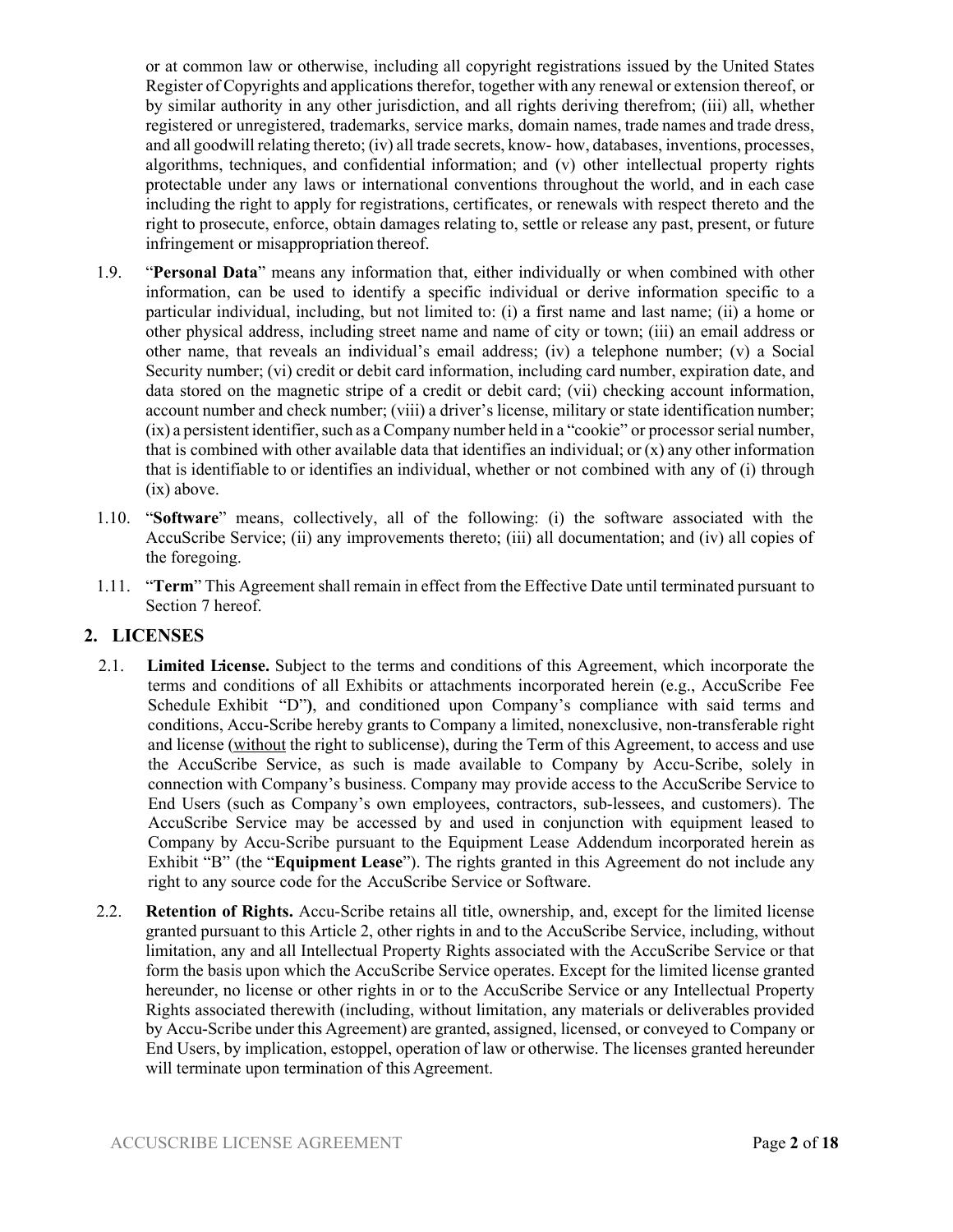## **3. COMPANY RESPONSIBILITIES**

- 3.1. **Use.** Company is responsible for all activities that occur in connection with use of the AccuScribe Service by Company and End Users, including the security of any applicable passwords. Without limiting the foregoing, Company agrees to use the AccuScribe Service only for lawful purposes and in compliance with applicable laws.
- 3.2. **No Reverse Engineering.** Company shall not: (i) copy, modify, create a derivative work of, reverse engineer, decompile or otherwise attempt to extract the source code of the AccuScribe Service or any part thereof, unless expressly required by applicable law without the possibility of contractual waiver or Accu-Scribe expressly consents in writing; or (ii) attempt to disable or circumvent any security mechanisms used by the AccuScribe Service.
- 3.3. **Access.** Company shall not: (i) access (or attempt to access) the administrative interface of the AccuScribe Service by any means other than through the approved interface that is provided by Accu-Scribe, unless Accu-Scribe expressly authorizes Company to do so in writing; or (ii) intentionally engage in any activity or use that interferes with or disrupts or unreasonably burdens the AccuScribe Service (or the servers and networks through which any is provided).

# **4. DATA, PRIVACY & SECURITY**

- 4.1. The parties agree to abide by the terms of the Data Privacy and Security Policy attached hereto as Exhibit A. Notwithstanding the foregoing, Accu-Scribe will abide by the terms of the Privacy And Cyber Security Addendum (see Exhibit A) if it comes into possession and retains any Company Personal Information in performance hereunder.
- 4.2. **Company Data.** As between Company and Accu-Scribe, Company will retain sole and exclusive ownership of all Company Data. Company hereby grants Accu-Scribe a worldwide, non- exclusive, royalty-free, transferable license during the Term to use the Company Data for the purposes of fulfilling its obligations under this Agreement.
- 4.3. **End User Data.** Company will be responsible for authenticating requests Accu-Scribe receives from End Users; and if requested by Accu-Scribe, describing to End Users what data is collected.
- 4.4. **Privacy Notice.** Accu-Scribe will use Company Data and data provided by End Users consistent with Accu-Scribe's privacy policy attached hereto as Exhibit F (the "**Privacy Policy**"). Accu-Scribe reserves the right to update or change its Privacy Policy from time to time by providing written notice to Company at the address set forth herein below. In the event Company does not agree to the revised terms, Company may terminate this Agreement with notice to Accu-Scribe per the terms herein.
- 4.5. **De-Identified Data.** Notwithstanding anything to the contrary in this Agreement, Accu-Scribe is permitted to use De-Identified Data to develop insight generation (e.g., software performance enhancements and efficiencies) only. Such De-Identified Data will not be used or disclosed in any way that would permit the Company to be identified by persons at Accu-Scribe not working on this engagement or by third parties without the Company's written consent.

# **5. SUPPORT & OTHER SERVICES**

5.1. **Support.** Software support is an ongoing service that ensures the maintenance of a custom software solution. This service includes fixing bugs, resolving queries, developing new features and code updates.

### **6. FEES**

In consideration for Accu-Scribe providing the license to access the Accu-Scribe Service, Company hereby agrees to pay Accu-Scribe fees as described in Exhibit "D" incorporated herein.

## **7. TERMINATION**

**Termination by Either Party.** Notwithstanding anything to the contrary in this Agreement, either Party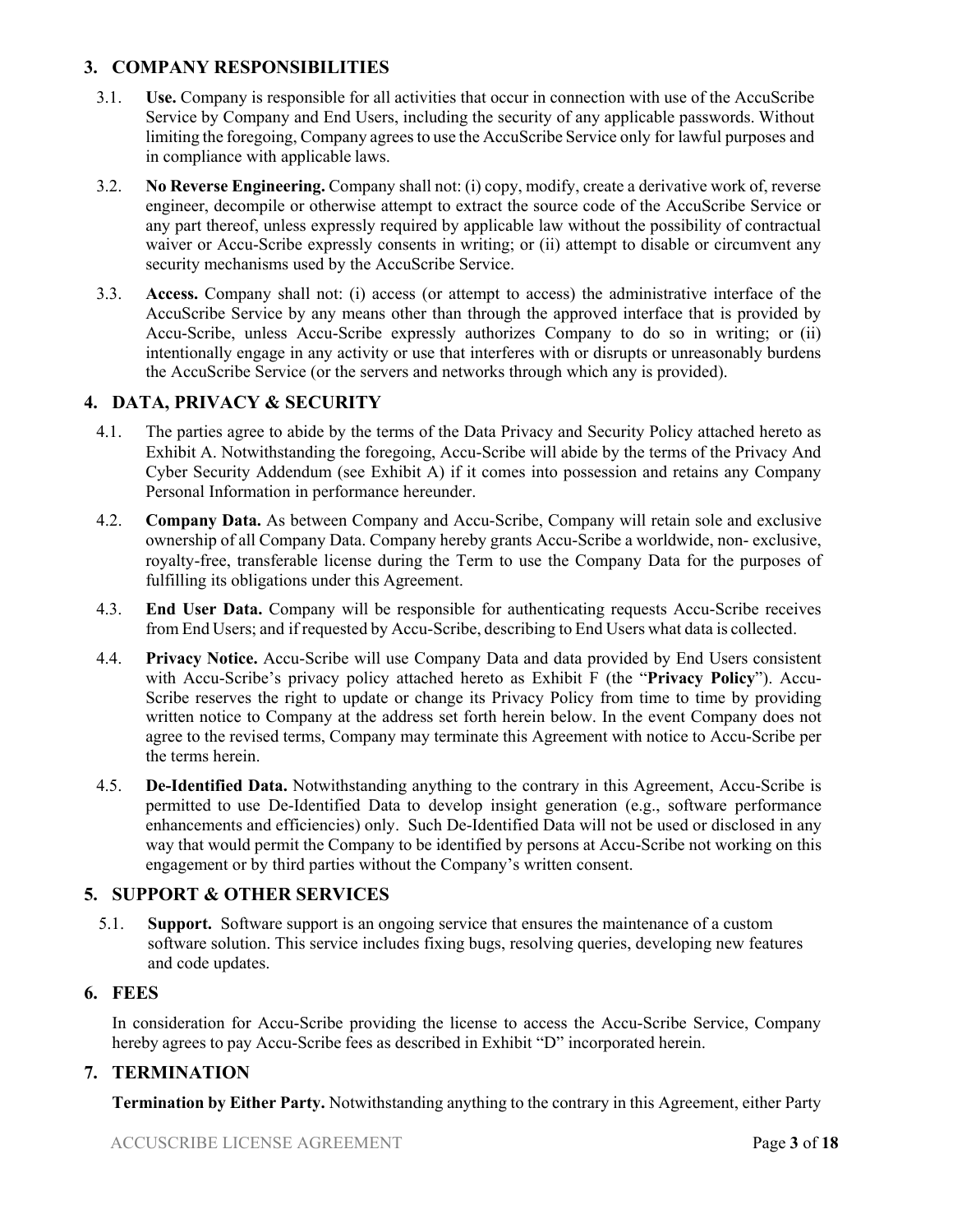may terminate this Agreement without cause.

### 7.1. **If Company terminates the Agreement:**

- 7.1.1. A Company authorized representative will notify Accu-Scribe of termination of the License Agreement in writing.
- 7.1.2. Company will ship all Equipment within thirty (30) days of termination.
	- 7.1.2.1. Returned Equipment is subject to Equipment Return Inspection (see Exhibit "D").
	- 7.1.2.2. Company agrees to pay cost to ship the Equipment to Accu-Scribe.

### 7.2. **If Accu-Scribe terminates the Agreement:**

- 7.2.1. An Accu-Scribe authorized representative will notify Company of termination of the License Agreement in writing. Company will be given 14 days to make arrangements to retrieve all units from field locations.
	- 7.2.1.1. Accu-Scribe will pay all shipment expense related to return of the Equipment.
	- 7.2.1.2. Company will pay any undisputed outstanding invoices for the current billing period and Equipment Return Inspection ("Exhibit "D").
- 7.3. **Effect of Termination.** The following provisions of this Agreement will survive termination of this Agreement for any reason: Sections 3, 4, and 6-13. All other rights and obligations of the Parties under this Agreement, including all licenses granted to Company herein, will expire and terminate upon the termination of this Agreement. Neither Party may retain any copies of the other Party's information including but not limited to, Software or Content of Accu-Scribe or Company Content or Company Data after any termination of this Agreement. Upon request by the other, a Party will return or certify the destruction of the other's information as applicable.
- 7.4. **Equipment.** If the Equipment is not returned to Accu-Scribe per the terms herein (not to exceed 30 days after any termination of this Agreement), Company shall pay \$2,500..

## **8. ACCUSCRIBE SERVICE WARRANTY AND INDEMNITY**

- 8.1. Accu-Scribe warrants that, to the knowledge of Accu-Scribe the AccuScribe Service does not infringe any Intellectual Property Rights or other proprietary rights of any third party. Accu-Scribe does not warrant that the AccuScribe Service: (a) will not infringe any Intellectual Property Rights when specially made, in whole or in part, to Company's design specifications; (b) if modified by Company, End Users, its agents, customers, or third parties after delivery, will not, as a result of such modification, infringe any Intellectual Property Rights; or (c) if used or sold in combination with other materials, software, or apparatus or used in the practice of processes, will not, as a result of such combination or use, infringe any Intellectual Property Rights, and Accu-Scribe shall not be liable for damages or losses to the extent same result from actual or alleged Intellectual Property Rights infringement arising pursuant to (a), (b), or (c) above.
- 8.2. **Indemnification by Accu-Scribe.** Subject to the provisions of Section 8.1, Accu-Scribe will indemnify, defend, and hold harmless Company, its End Users, employees, officers, directors, successors and permitted assigns, from and against any and all liabilities, losses, damages, costs and expenses (including legal fees and expenses) associated with any allegation, claim or action brought against Company for actual or alleged infringement of any patent, trademark, or copyright of a third party, or misappropriation of a trade secret, arising directly or indirectly from Company's use of the Software.

## **9. DISCLAIMER OF WARRANTIES**

ACCU-SCRIBE AND ITS SUBSIDIARIES, AFFILIATES AND LICENSORS MAKE NO EXPRESS WARRANTIES, AND HEREBY EXPRESSLY DISCLAIM ALL WARRANTIES, EXPRESS, IMPLIED, STATUTORY, OR OTHERWISE, THAT (A) COMPANY'S USE OF THE ACCUSCRIBE SERVICE WILL MEET COMPANY'S REQUIREMENTS, (B) COMPANY'S USE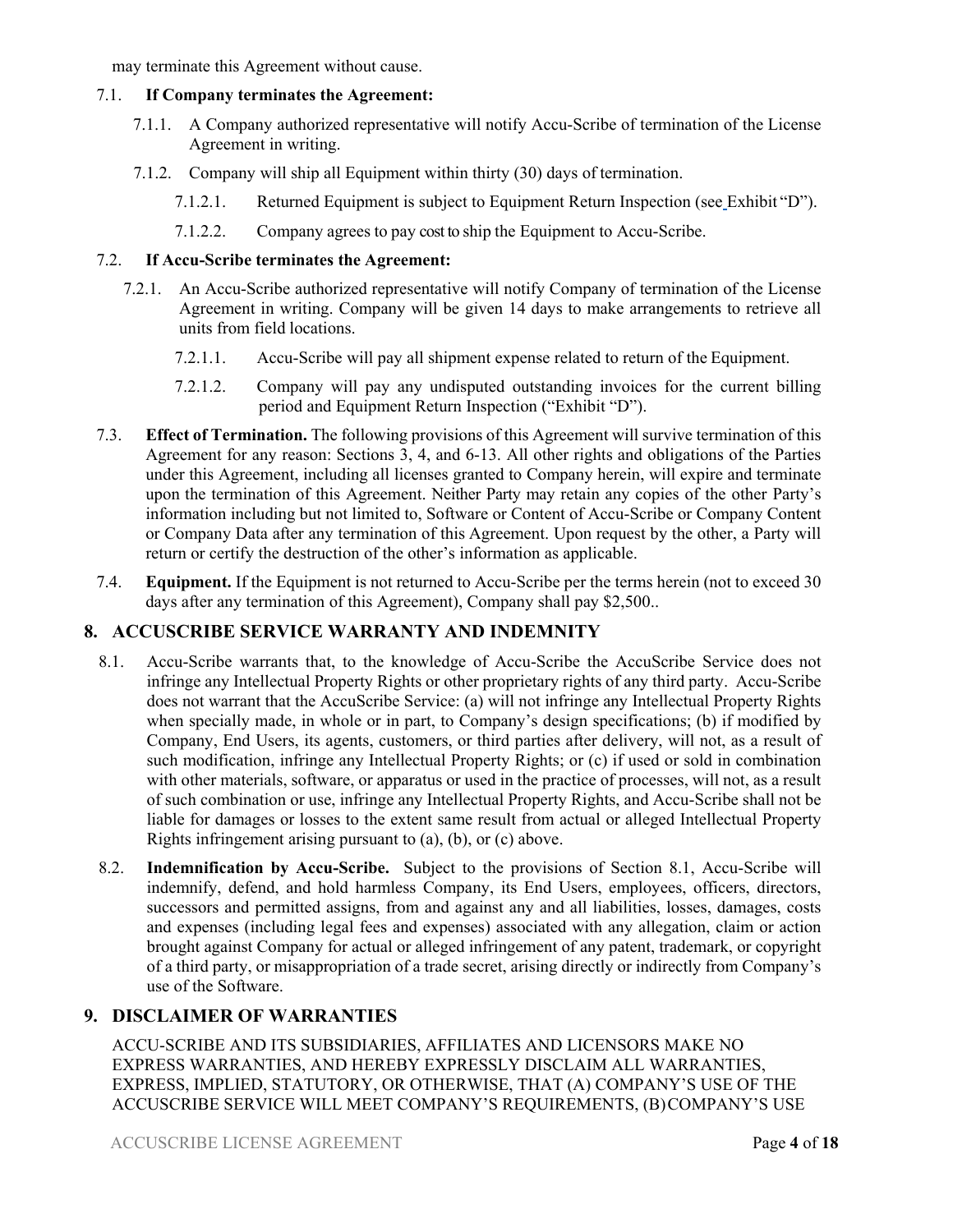OF THE ACCUSCRIBE SERVICE WILL BE UNINTERRUPTED, TIMELY, SECURE, OR FREE FROM ERROR. ACCU-SCRIBE AND ITS SUBSIDIARIES, AFFILIATES AND LICENSORS ARE NOT RESPONSIBLE FOR ERRORS, OMMISSIONS, OR DAMAGES RELATING TO THE OPERATION OF ANY HARDWARE USED IN CONJUNCTION WITH THE ACCUSCRIBE SERVICE.

# **10. CONFIDENTIALITY & PUBLICITY**

- 10.1. Each Party (each a "**Receiving Party**") agrees that it shall use and reproduce the Confidential Information of the other Party (the "**Disclosing Party**") only for purposes of exercising its rights and performing its obligations under this Agreement, and only to the extent necessary for such purposes, and shall restrict disclosure of such Confidential Information to the Receiving Party's employees, consultants, or advisors who have a need to know, and shall not disclose such Confidential Information to any third party without the prior written approval of the Disclosing Party. The foregoing obligations shall be satisfied by the Receiving Party through the exercise of at least the same degree of care used to restrict disclosure and use of its own information, but not less than reasonable care. All third parties to whom the Receiving Party discloses Confidential Information must be bound in writing by obligations of confidentiality and non-use at least as protective of such information as this Agreement. Notwithstanding the foregoing, it shall not be a breach of this Agreement for the Receiving Party to disclose Confidential Information if compelled to do so under law, in a judicial or other governmental investigation or proceeding, provided that, to the extent permitted by law, the Receiving Party has given the Disclosing Party prior notice and reasonable assistance to permit the Disclosing Party a reasonable opportunity to object to and/or limit the judicial or governmental requirement to disclose the Confidential Information.
- 10.2. For purposes of this Agreement, "**Confidential Information**" means information and tangible materials disclosed by the Disclosing Party or its affiliate (collectively "**Discloser**") to the Receiving Party or its affiliates under the Agreement with respect to which a reasonable person would have an expectation of confidentiality because (i) the tangible materials have a "Confidential" or similar marking, or (ii) the information and materials are disclosed in circumstances where the Receiving Party reasonably should understand such information and materials are to be treated as confidential, whether or not marked "Confidential" (including, without limitation, the Disclosing Party and any third party's information and materials relating to any of the following – inventions or trade secrets; proprietary software or other technology; pricing and discounting of Equipment or services; company finances; personally-identifiable information; data; the features and performance of Equipment and services; employees and contractors; customers; business partners; strategies, plans, forecasts and opportunities; research and development; and concepts, know-how, design and techniques).
- 10.3. **Feedback**. If Company provides Accu-Scribe with any comments, recommendations, suggestions or other feedback regarding the modification, correction, improvement or enhancement of the AccuScribe Service, other Accu-Scribe software, technology, services, methodologies or deliverables, or any other aspect of Accu-Scribe's business, but excluding Company's Confidential information(collectively, "**Feedback**"), then: (a) Company acknowledges and agrees that Accu-Scribe will own and may freely use and exploit such Feedback without limitation on a perpetual and irrevocable basis for any purpose without any further obligation to Company; and (b) if any Intellectual Property Rights arise from or relate to such Feedback, the Parties agree Accu-Scribe will exclusively own all such Intellectual Property Rights, and Company hereby assigns and agrees to assign all such Intellectual Property Rights to Accu-Scribe.
- 10.4. **Publicity.** Accu-Scribe may not include Company in Accu-Scribe's customer lists or marketing material's without Company's written consent.

## **11. LIMITATION OF LIABILITY**

EXCEPT FOR CLAIMS UNDER A BREACH OF THE CONFIDENTIALITY OBLIGATIONS HEREIN, IN NO EVENT WILL EITHER PARTY BE LIABLE TO THE OTHER PARTY IN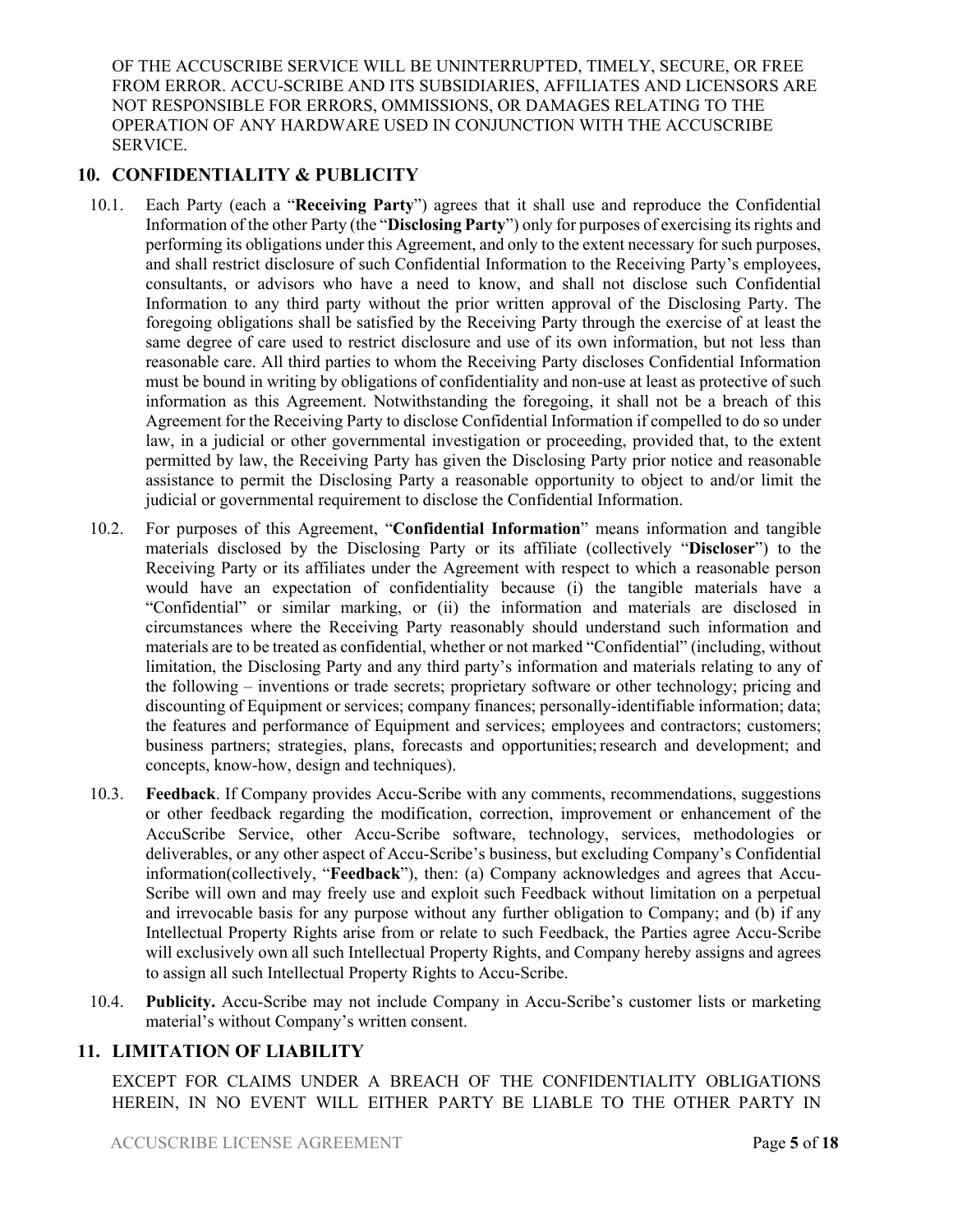CONNECTION WITH, OR RELATING TO, THIS AGREEMENT FOR ANY INDIRECT, INCIDENTAL, RELIANCE, SPECIAL, OR CONSEQUENTIAL DAMAGES (INCLUDING, BUT NOT LIMITED TO, LOST PROFITS, LOSS OF USE, LOSS OR CORRUPTION OF DATA, LOSS OF GOODWILL AND DAMAGE TO REPUTATION). IN NO EVENT WILL ACCU-SCRIBE'S TOTAL AGGREGATE LIABILITY TO COMPANY (FOR DIRECT, CONSEQUENTIAL OR ANY OTHER TYPE OF DAMAGES OR THEORY OF LIABILITY) ARISING UNDER OR RELATING TO THIS AGREEMENT EXCEED THE AMOUNT ACTUALLY PAID BY COMPANY UNDER THIS AGREEMENT IN THE TWELVE (12) MONTHS IMMEDIATELY BEFORE THE RELEVANT CAUSE OF ACTION ACCRUED. THIS LIMIT IS CUMULATIVE AND NOT PER INCIDENT (*i.e.,*  THE EXISTENCE OF TWO OR MORE CLAIMS WILL NOT INCREASE THE LIMIT).

## **12. SUBCONTRACTORS**

Accu-Scribe may use subcontractors to provide the AccuScribe Service and any other services under this Agreement. Accu-Scribe will be responsible for the acts and omissions of its subcontractors to the same extent it is responsible for its own employees under this Agreement. Accu-Scribe will require its subcontractors to comply with requirements of this Agreement related to the services performed by such subcontractors (including, without limitation, all data use, data security and privacy requirements).

## **13. MISCELLANEOUS**

- 13.1. **Injunctive Relief.** The Parties acknowledge and agree that any breach or threatened breach of this Agreement may cause harm for which money damages may not provide an adequate remedy. Accordingly, the Parties agree that in the event of a breach or threatened breach of this Agreement, in addition to any other available remedies, each Party may seek temporary and permanent injunctive relief without the need to post any bond or other security that otherwise may be required under applicable law.
- 13.2. **Assignment.** This Agreement will bind and inure to the benefit of each Party's permitted successors and assigns. The Parties may not assign, delegate or transfer any of their rights or obligations under this Agreement, by operation of law or otherwise, without gaining prior written consent from the other Party. Notwithstanding the foregoing, however, either Party may assign this Agreement without consent (a) to the acquiring or surviving entity in a merger or acquisition in which the assigning Party is the acquired entity (whether by merger, reorganization, acquisition, or sale of stock), or (b) to the purchaser of all or substantially all of the assigning Party's assets. There are no third-party beneficiaries of this Agreement.
- 13.3. **Waiver.** A waiver of any right under this Agreement will in no way waive any other rights, or the same right with respect to any similar future incident. No waiver, alteration, modification, or amendment of this Agreement will be effective unless in writing and signed by both Parties. If a court of competent jurisdiction finds any provision of this Agreement to be unenforceable or invalid, then to the maximum extent permitted by law, that provision will be modified and interpreted to accomplish the objectives of such provision, or severed, and the remaining provisions will remain in full force and effect. Each Party has had a reasonable opportunity to participate in the drafting of this Agreement, and to consult its own counsel with respect to that drafting; accordingly, no ambiguity in this Agreement will be construed against either Party by virtue of such Party's role in drafting this Agreement.
- 13.4. **Counterparts.** This Agreement may be signed in duplicate originals and via a facsimile, scanned, pdf, or other electronic version, and in separate counterparts, which are effective as if the Parties signed a single original.
- 13.5. **Entire Agreement.** This Agreement, including all documents expressly incorporated herein. constitute the entire agreement between the Parties regarding this subject matter, and supersede all prior agreements, representations, and understandings, oral or written, between the Parties regarding this subject matter. This Agreement may not be amended, modified, or supplemented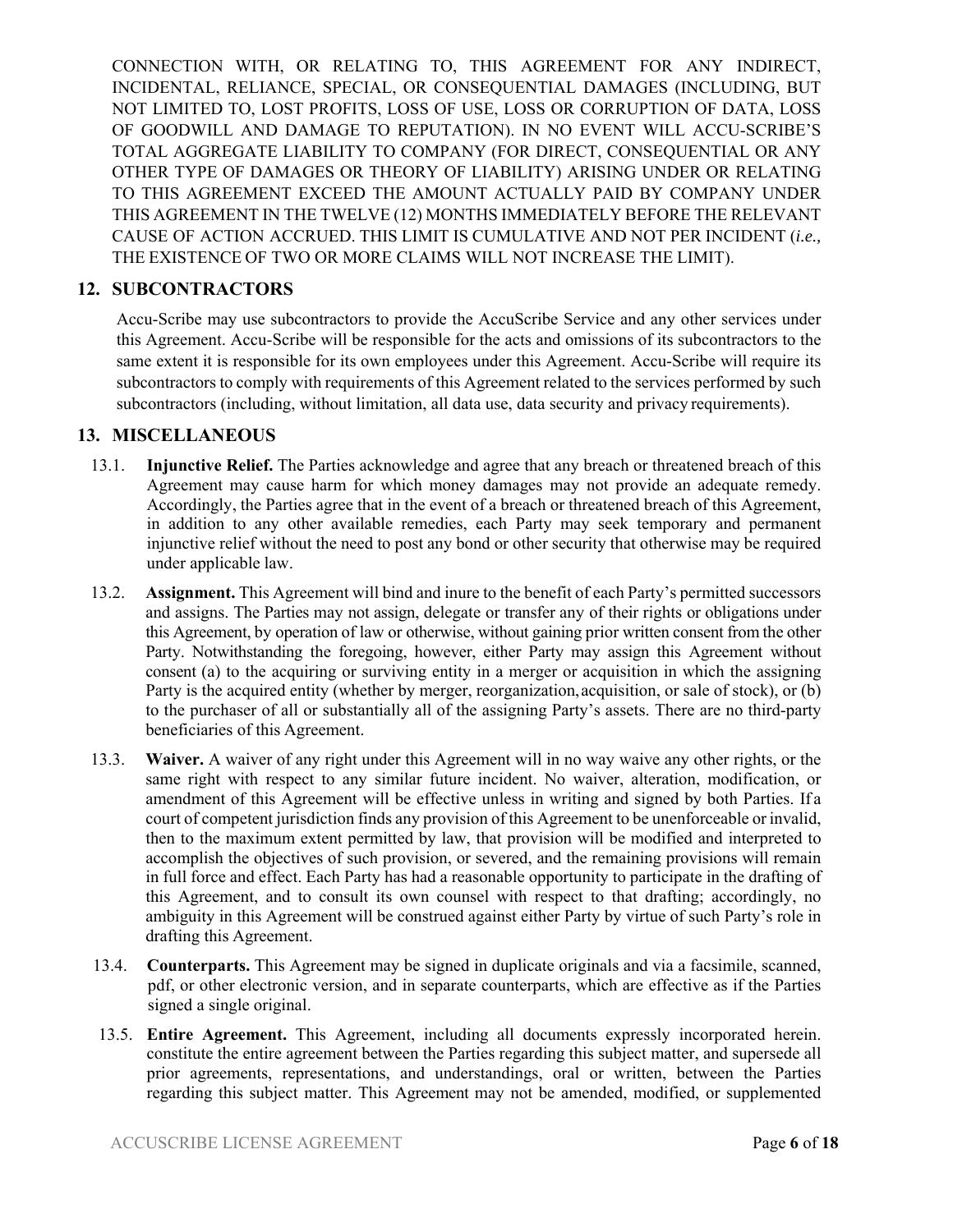except by a written amendment signed by an authorized representative of each Party.

- 13.6. **Governing Law and Dispute Resolution.** This Agreement shall be governed by and construed in accordance with the laws of the State of Texas, except with regard to its conflicts of laws principles. Venue for any proceeding or resolution relating to any dispute arising under this Agreement shall take place in Harris County, Texas.
- 13.7. **Notices.** Service of all notices (in writing) under this Agreement shall be sufficient if given personally or emailed with receipt/read confirmation, mailed via certified mail, return receipt requested, postage prepaid, at the address hereinafter set forth, or to such address as any Party may provide in writing from time to time:

| If to Lessor: | Accu-Scribe, LLC                    |
|---------------|-------------------------------------|
|               | 700 E Front Street Unit C           |
|               | Butte, MT 59701                     |
|               | Attention: Brian Gollehon           |
|               | Email: brian.gollehon@accuscribe.us |
|               |                                     |

If to Lessee: Company Legal Name  $\boxed{\text{Click or tap here to enter text.}}$ 

Attention:

Email:

*Signature Page Attached*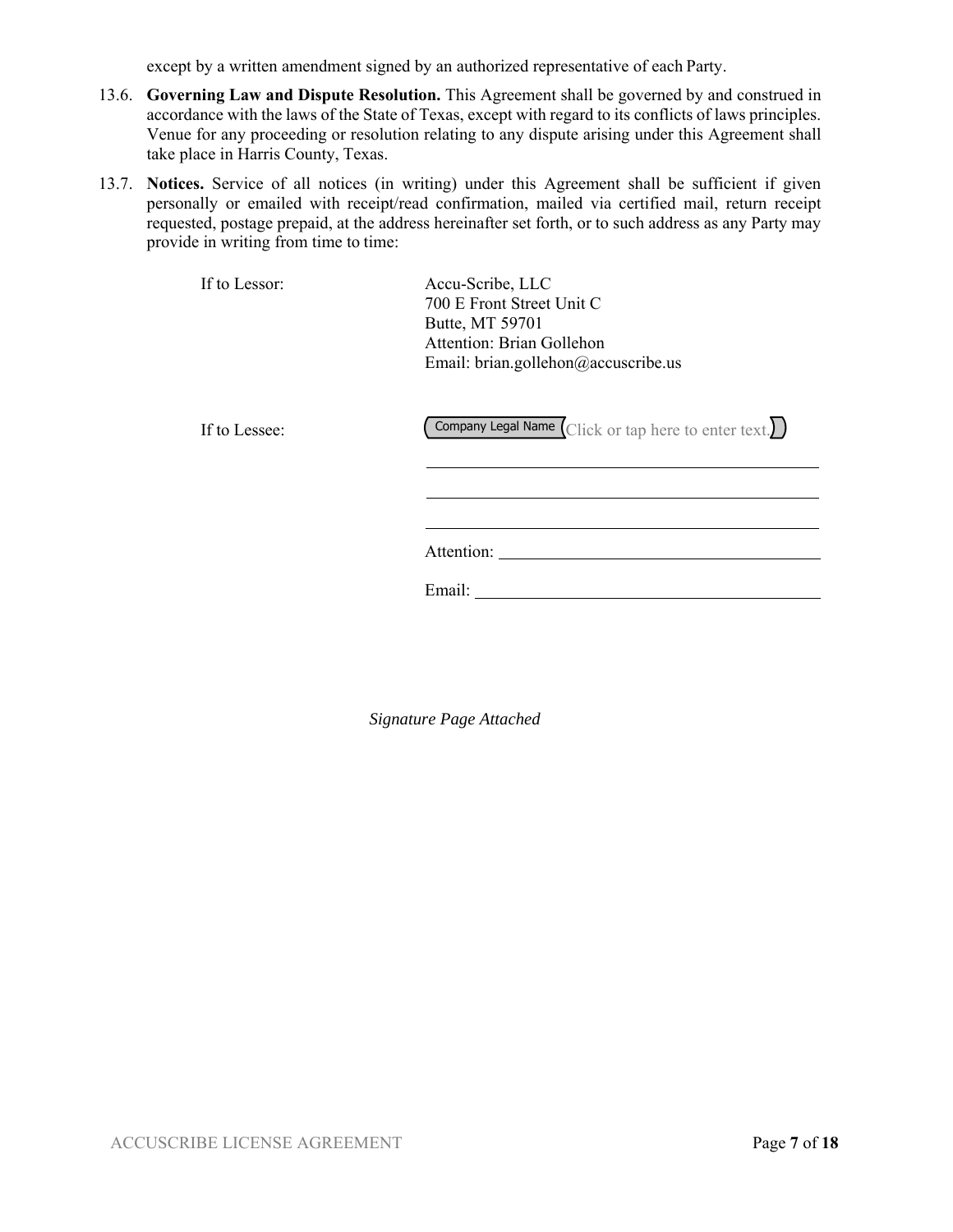### AGREED AS OF THE EFFECTIVE DATE:

| Accu-Scribe, LLC:                                                                                                                                                                                                                    |  |
|--------------------------------------------------------------------------------------------------------------------------------------------------------------------------------------------------------------------------------------|--|
| By: <u>superior and the set of the set of the set of the set of the set of the set of the set of the set of the set of the set of the set of the set of the set of the set of the set of the set of the set of the set of the se</u> |  |
| Name: Name and the service of the service of the service of the service of the service of the service of the service of the service of the service of the service of the service of the service of the service of the service        |  |
|                                                                                                                                                                                                                                      |  |
|                                                                                                                                                                                                                                      |  |
| Company Legal Name Click or tap here to enter text.                                                                                                                                                                                  |  |
| By: $\qquad \qquad$                                                                                                                                                                                                                  |  |
| Name: Name and the set of the set of the set of the set of the set of the set of the set of the set of the set of the set of the set of the set of the set of the set of the set of the set of the set of the set of the set o       |  |
|                                                                                                                                                                                                                                      |  |
|                                                                                                                                                                                                                                      |  |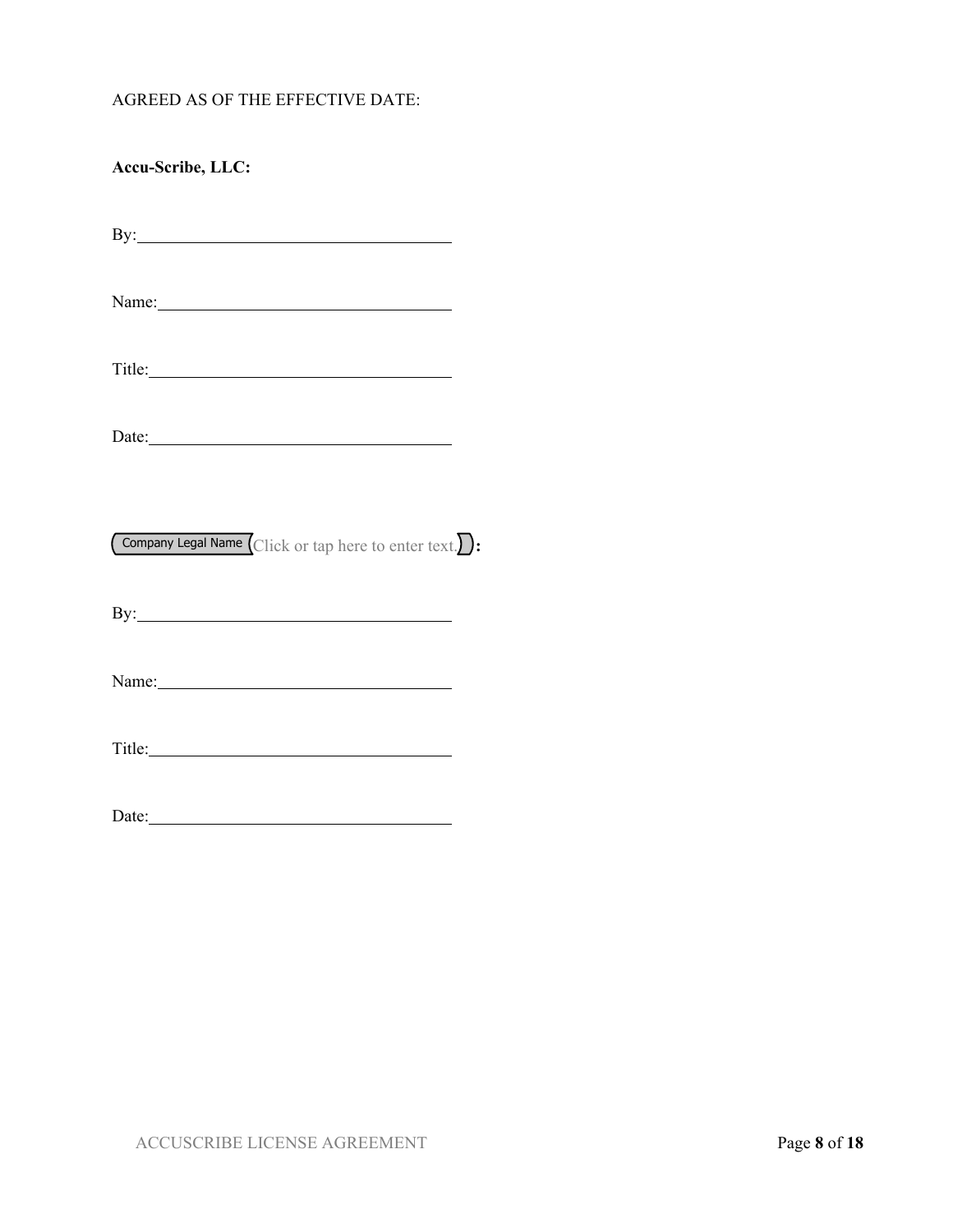### **EXHIBIT A**  END USER ACCESS ADDENDUM

Access to this Accu-Scribe proprietary Software is provided under license from Accu-Scribe, LLC ("Accu-Scribe") along with related services associated with hosting and maintaining the Software via Accu-Scribe's proprietary

Software platform (the "Services"). In addition to the terms and conditions below, you must comply with all Accu-Scribe terms, conditions and policies, including, without limitation, Accu-Scribe's Terms of Use and Privacy Policy,

#### which can be viewed at: http://www.accuscribe.us/.

THESE TERMS OF USE ARE A BINDING AGREEMENT BETWEEN YOU, AS USER, AND ACCU-SCRIBE. PLEASE READ CAREFULLY BEFORE USING THE SOFTWARE. BY USING THE SOFTWARE, YOU ARE AGREEING TO BE BOUND BY THESE TERMS. IF YOU DO NOT AGREE TO ALL OF THESE TERMS, DO NOT CLICK "AGREE" AND DO NOT USE THE SOFTWARE.

The Software may contain graphics, images, visualizations, document layouts, artwork, text, fonts, music, software tools, and other information (referred to herein as "Content"). The Software and all Content is the copyrighted property of Accu-Scribe, and/or its licensors. All rights in the Services, the Software, and the Content are reserved worldwide. It is strictly prohibited to retain, copy, distribute, publish, or use any portion of the Software or the Content except as expressly allowed in this Agreement.

By using the Software, you agree to the following:

1. General. The Software and Content are licensed, not sold, to you by Accu-Scribe for use under the terms of this Agreement. Accu-Scribe and/or its licensors retain ownership of the Software itself and reserve all rights not expressly granted to you. These terms will govern any software upgrades provided by Accu-Scribe that replace and/or supplement the Services, unless such upgrade is accompanied by a separate license in which case the terms of that license will govern. Title and intellectual property rights in and to the Software and any Content displayed by or accessed through the Software belongs to Accu-Scribe. The Software and the Content are protected by copyright and/or other intellectual property laws and treaties and may be subject to additional terms of use of the party providing the Software.

2. Permitted License Uses and Restrictions. Subject to the terms and conditions of this Agreement you are granted a limited non-exclusive license to use the Services solely for their intended purpose and solely as provided. You may not use the Software or Services for any other purpose, nor may you make copies of, link, compile or otherwise combine the Software with your own programs, modify, rent, release, lend, sublicense, or otherwise redistribute the Software, in whole or in part. Any attempt to do so is a violation of the rights of Accu-Scribe and its licensors. You agree that the Software and Services contain proprietary content, information and material that is owned by Accu-Scribe and/or its licensors, and is protected by applicable intellectual property and other laws, including but not limited to copyright, and that you will not use such proprietary content, information or materials in any way whatsoever except for permitted use of the Services or in any manner that is inconsistent with the terms of this Agreement or that infringes any intellectual property rights of a third party or Accu-Scribe. No portion of the Software, Services or Content may be reproduced in any form or by any means. You agree not to modify, rent, lease, loan, sell, distribute, or create derivative works based on the Software, Services or Content, in any manner, and you shall not exploit the Services in any unauthorized way whatsoever, including but not limited to, using the Services to transmit any computer viruses, worms, Trojan horses or other malware, or by trespass or burdening network capacity. You further agree not to use the Services in any manner to harass, abuse, stalk, threaten, defame, or otherwise infringe or violate the rights of any other party, and that Accu-Scribe is not in any way responsible for any such use by you, nor for any harassing, threatening, defamatory, offensive, infringing, or illegal messages or transmissions that you may receive as a result of using any of the Services.

3. Consent to Use of Data. You agree that Accu-Scribe and its affiliates and agents may collect, maintain, process and use diagnostic, technical, usage and related information, including but not limited to information about your computer, system and application software, and peripherals, that is gathered periodically to facilitate the provision of software updates, Equipment support and other services to you (if any) related to the Software, and to verify compliance with the terms of this License. Accu-Scribe may use this information to improve its AccuScribe Service and Equipment. In order to enable Accu-Scribe's partners and third-party developers to improve their software, hardware and services designed for use with Accu-Scribe Service, Accu-Scribe may also provide any such partner or third-party developer with a subset of diagnostic information that is relevant to that partner's or developer's software, hardware and/or services, as long as the diagnostic information is in a form that does not personally identify you. Any information collected relating to voluntary users of the Equipment, including email addresses and third-party public information shall be the exclusive and confidential property of Accu-Scribe and Accu-Scribe may collect, harvest, analyze, and use such data for Accu-Scribe marketing purposes. You agree that you will not attempt to use such data for any purpose

ACCUSCRIBE LICENSE AGREEMENT Page **9** of **18**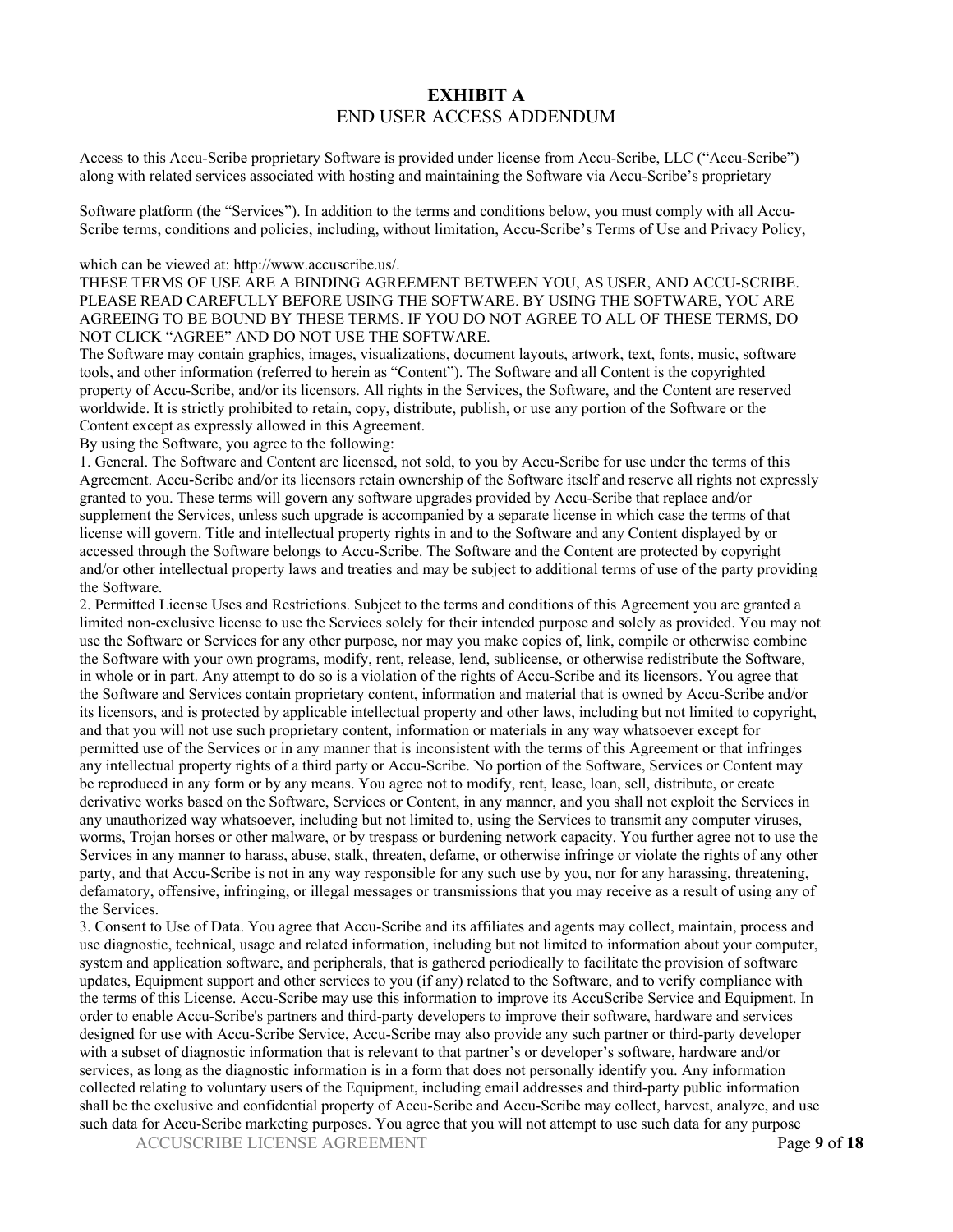without the express written permission of Accu-Scribe. At all times your information will be treated in accordance with the Accu-Scribe Privacy Policy which can be viewed at: http://www.accuscribe.us/.

4. Termination. This Agreement is effective until terminated, subject to conditions set forth in Section 7 of the License Agreement. Your right to access and use the Services will terminate automatically or otherwise cease to be effective without notice from Accu-Scribe if you fail to comply with any term (s) of this Agreement. Upon the termination of this Agreement, you shall cease all use of the Services for any reason. Sections 3, 4, 5, 6, and 8 of this Agreement survive any such termination.

5. Disclaimer of Warranties.

5.1. YOU EXPRESSLY ACKNOWLEDGE AND AGREE THAT USE OF THE ACCU-SCRIBE SOFTWARE AND SERVICES IS AT YOUR SOLE RISK AND THAT THE ENTIRE RISK AS TO SATISFACTORY QUALITY, PERFORMANCE, ACCURACY AND EFFORT IS WITH YOU.

5.2. TO THE MAXIMUM EXTENT PERMITTED BY APPLICABLE LAW, THE SOFTWARE AND ANY ACCU-SCRIBE OR THIRD-PARTY SERVICES ARE PROVIDED "AS IS" AND "AS AVAILABLE", WITH ALL

FAULTS AND WITHOUT WARRANTY OF ANY KIND, AND ACCU-SCRIBE AND ACCU-SCRIBE'S LICENSORS (COLLECTIVELY REFERRED TO AS "ACCU-SCRIBE" FOR THE PURPOSES OF SECTIONS 5 & 6) HEREBY DISCLAIM ALL WARRANTIES AND CONDITIONS WITH RESPECT TO THE SOFTWARE AND SERVICES, EITHER EXPRESS, IMPLIED OR STATUTORY, INCLUDING, BUT NOT LIMITED TO, THE IMPLIED WARRANTIES AND/OR CONDITIONS OF MERCHANTABILITY, OF SATISFACTORY QUALITY, OF FITNESS FOR A PARTICULAR PURPOSE, OF ACCURACY, OF QUIET ENJOYMENT, AND NON-INFRINGEMENT OF THIRD-PARTY RIGHTS.

5.3. ACCU-SCRIBE DOES NOT WARRANT AGAINST INTERFERENCE WITH YOUR ENJOYMENT OF THE SOFTWARE AND SERVICES, THAT THE FUNCTIONS CONTAINED IN, OR SERVICES PERFORMED OR PROVIDED BY, THE ACCU-SCRIBE SOFTWARE WILL MEET YOUR REQUIREMENTS, THAT THE OPERATION OF THE SOFTWARE OR SERVICES WILL BE UNINTERRUPTED OR ERROR-FREE, THAT ANY SERVICE WILL CONTINUE TO BE MADE AVAILABLE, THAT THE SOFTWARE OR SERVICES WILL BE COMPATIBLE WITH THIRD-PARTY SOFTWARE OR OTHER THIRD-PARTY SERVICES, OR THAT DEFECTS IN THE SOFTWARE OR SERVICES WILL BE CORRECTED.

5.4. NO ORAL OR WRITTEN INFORMATION OR ADVICE GIVEN BY ACCU-SCRIBE OR AN ACCU-SCRIBE AUTHORIZED REPRESENTATIVE SHALL CREATE A WARRANTY.

6. Limitation of Liability. TO THE EXTENT NOT PROHIBITED BY APPLICABLE LAW, IN NO EVENT SHALL ACCU-SCRIBE BE LIABLE FOR PERSONAL INJURY, OR ANY INCIDENTAL, SPECIAL, INDIRECT OR CONSEQUENTIAL DAMAGES WHATSOEVER, INCLUDING, WITHOUT LIMITATION, DAMAGES FOR LOSS OF PROFITS, CORRUPTION OR LOSS OF DATA, FAILURE TO TRANSMIT OR RECEIVE ANY DATA, BUSINESS INTERRUPTION OR ANY OTHER COMMERCIAL DAMAGES OR LOSSES, ARISING OUT OF OR RELATED TO YOUR USE OR INABILITY TO USE THE SOFTWARE AND SERVICES OR ANY THIRD-PARTY SOFTWARE OR APPLICATIONS IN CONJUNCTION WITH THE SOFTWARE, HOWEVER CAUSED, REGARDLESS OF THE THEORY OF LIABILITY (CONTRACT, TORT OR OTHERWISE) AND EVEN IF ACCU-SCRIBE HAS BEEN ADVISED OF THE POSSIBILITY OF SUCH DAMAGES. SOME JURISDICTIONS DO NOT ALLOW THE LIMITATION OF LIABILITY FOR PERSONAL INJURY, OR OF INCIDENTAL OR CONSEQUENTIAL DAMAGES, SO THIS LIMITATION MAY NOT APPLY TO YOU. IN NO EVENT SHALL ACCU-SCRIBE'S TOTAL LIABILITY TO YOU FOR ALL DAMAGES (OTHER THAN AS MAY BE REQUIRED BY APPLICABLE LAW IN CASES INVOLVING PERSONAL INJURY) EXCEED THE AMOUNT OF FIFTY DOLLARS (\$50.00). THE FOREGOING LIMITATIONS WILL APPLY EVEN IF THE ABOVE STATED REMEDY FAILS OF ITS ESSENTIAL PURPOSE.

7. Export Control. The Software may not be exported or re-exported (a) into any U.S. embargoed countries or (b) to anyone on the U.S. Treasury Department's list of Specially Designated Nationals or the U.S. Department of Commerce Denied Person's List or Entity List. By using the Software, you represent and warrant that you are not located in any such country or on any such list.

8. Controlling Law. This Agreement will be governed by and construed in accordance with the laws of the State of Texas, excluding its conflict of law principles.

9. Complete Agreement; Governing Language. This Terms of Use Agreement constitutes the entire agreement between you and Accu-Scribe relating to the Services and the Software and supersedes all prior or contemporaneous understandings regarding such subject matter. No amendment to or modification of this Agreement will be binding unless in writing and signed by Accu-Scribe.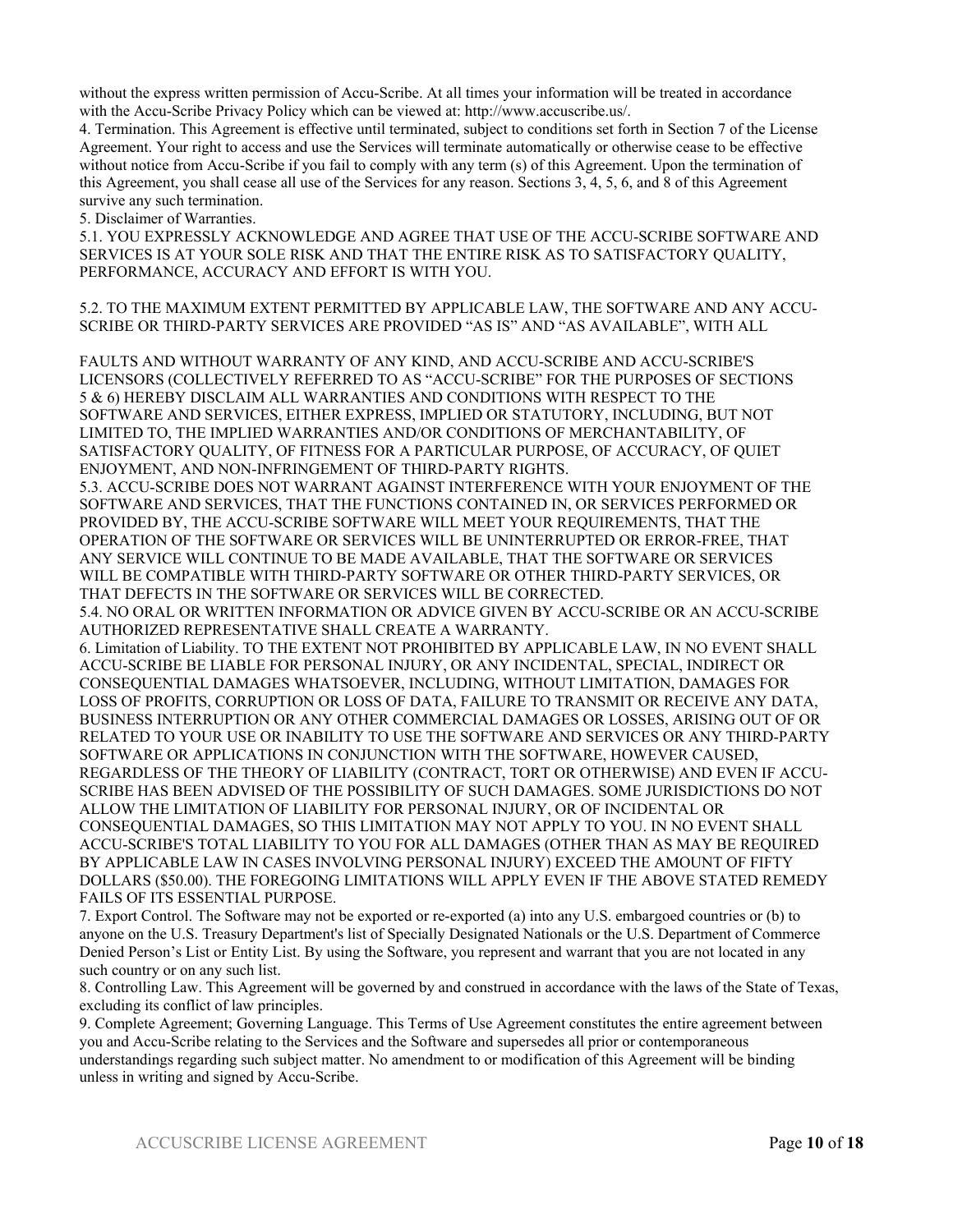## **EXHIBIT B**  EQUIPMENT LEASE ADDENDUM

This Equipment Lease Addendum (**"Equipment Lease"**) is entered into and made part of the License Agreement between the Parties as of the Effective Date.

For the valuable consideration described herein, the receipt and sufficiency of which is hereby acknowledged, the Parties agree as follows:

**1.** Lease Agreement. Accu-Scribe (hereinafter "Lessor") hereby leases to Company Legal Name Click or

tap here to enter text.) (hereinafter "Lessee"), and Lessee hereby leases from Lessor the personal property and equipment (**"Equipment"**) described in Exhibit "C" incorporated herein. The Equipment may also include a license granted to Lessee to access the AccuScribe Service in connection with Lessee's business, the terms of which are described in the Agreement. The terms and conditions of this Equipment Lease are incorporated and made part of the Agreement. Capitalized terms used, but not defined, herein shall have the meaning defined in the Agreement and Exhibits unless otherwise indicated herein.

- **2. Term.** The term of this Equipment Lease shall be the duration of the Agreement, subject to the terms set forth in Section 7 of the Agreement ("Term").
- **3. Consideration.** Lessee hereby agrees to pay Lessor consideration, according to Exhibit "D", for the use of the Equipment, as described in Exhibit "C" incorporated herein.
- **4. Title to Equipment; Delivery.** Lessor warrants that Lessor has the right to lease the equipment, as provided in this Equipment Lease. Lessor shall deliver the Equipment in good condition, properly maintained and ready to put into service.
- **5. Use/Maintenance.** Lessee shall use the Equipment solely for its intended purpose, i.e., to automate aspects of drilling operations, such as the determination of an offset and/or measurement within the drilling environment. Within five (5) working days after delivery of the Equipment, Lessee shall notify Lessor if the Equipment is not in working order, upon which Lessor shall promptly repair or replace any Equipment in need of repair. Lessee shall comply with and conform to all national, state, municipal and other laws, ordinances, and regulations in any way relating to the possession, use or maintenance of the Equipment. Lessee shall notify Lessor in writing within five  $(5)$  business days of the event of any movement of the Equipment from the original installation location (e.g., from drilling location to another location). In no event shall Lessee transfer, or permit the transfer of, any Equipment in its possession outside of the continental United States unless authorized via separate written agreement between the Parties.
- **6. Licenses and Permits.** Lessor will promptly notify Lessee if it becomes aware of any permits, approvals or licenses that may be necessary to operate the Equipment. In such event, Lessee will be responsible for obtaining and maintaining all permits, approvals and licenses necessary to operate the Equipment, including all costs and fees associated with obtaining said permits, approvals, and licenses, unless otherwise agreed in writing by both parties.
- **7. Loss and Damage.** Lessee hereby assumes and shall bear the entire risk of loss and damage to the Equipment during the Term. In the event of loss or damage of any kind whatever to the Equipment during the Term, Lessee shall notify Lessor immediately. Any replacement parts required to keep the Equipment in good repair, condition and working order, shall be promptly provided by Lessor, provided loss or damage to Equipment after delivery to Lessee, requiring replacement (at the discretion of Lessor), shall be at the list price found in Exhibit C. A maintenance plan may be implemented for the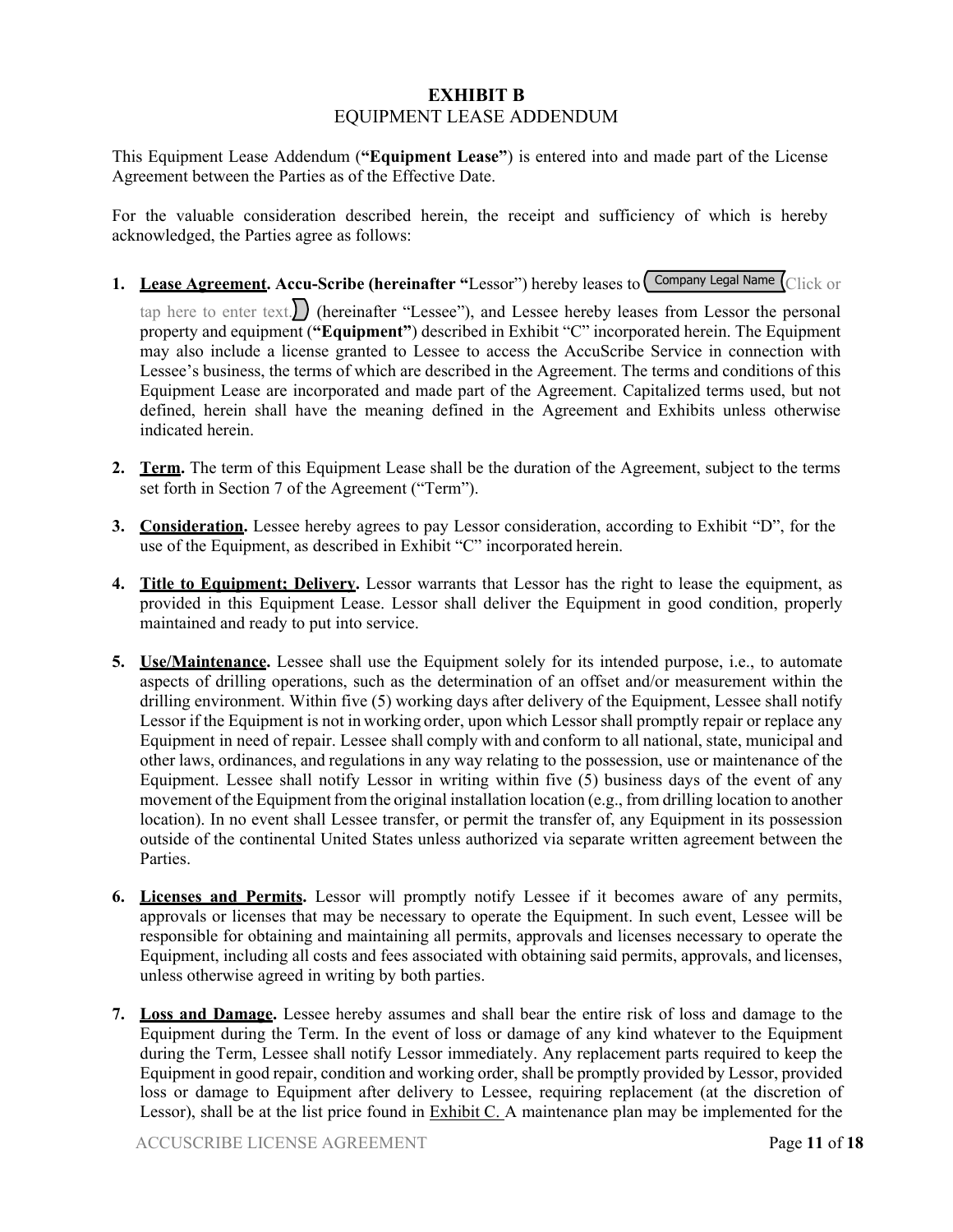Equipment via a separate agreement between the parties.

**8. Taxes.** During the Term Lessee shall keep the Equipment free and clear of all levies, liens, and encumbrances.

### **9. Intentionally left blank**

### **10. Indemnification.**

- 11.1. **Indemnification by Lessee.** Lessee shall indemnify, protect, and hold harmless the Lessor, its agents, employees, officers, directors, servants, successors, and assigns (collectively, the "Lessor Indemnitees"), from and against all losses, damages, injuries, claims, demands and expenses, including legal expenses, of whatever nature, arising out of the use of any item of leased Equipment, while in Lessee's possession. Notwithstanding anything to the contrary in this Equipment Lease, Lessee will have no obligation under this Section 11.1 or otherwise to the extent the lawsuit, action, costs, or damages are solely attributable to the act or omissions of any Lessor Indemnitee.
- 11.2. **Indemnification by Lessor.** Subject to the provisions of Article 8 of the Agreement, Lessor will defend, indemnify and hold harmless Lessee and its End Users, employees, officers, directors, successors and permitted assigns (collectively, the "Lessee Indemnitees") from and against any lawsuit or action brought against the Lessee Indemnitees by a third party to the extent it is based on a claim that the Equipment, the Software, the AccuScribe Service infringes any copyright or patent, or misappropriates any trade secrets recognized by law, and Lessor will pay those costs and damages awarded against the Lessee Indemnitees by a court of competent jurisdiction (or agreed to in settlement) that are attributable to such infringement or misappropriation. Notwithstanding anything to the contrary in this Equipment Lease, Lessor will have no obligation under this Section 11.2 or otherwise to the extent the lawsuit, action, costs or damages to the extent same are attributable to the Lessee Content or the Lessee Indemnitees' violation of applicable law, or to the Lessee Indemnitees' negligence or material breach of this Equipment Lease.
- 11.3. **Indemnification Procedure.** The Parties' obligations under Article 11 herein are the Parties' entire respective liability and sole and exclusive remedies for infringement or misappropriation actions and third-party liability of any kind relating to this Equipment Lease. The parties agree to: (a) provide the indemnifying Party with prompt written notice of the lawsuit or action (though any failure to give notice will only affect the indemnifying Party's obligations to the extent such failure materially impaired the indemnifying Party's ability to effectively defend or settle the lawsuit or action); (b) give the indemnifying Party sole control of the defense of the lawsuit or action and any related settlement negotiations (though the indemnified company and individuals may participate in the defense and settlement at their own expense, and the indemnifying Party may not enter into any settlement that adversely affects the indemnified company and individuals' respective interests to a material degree without their written consent); and (c) provide to the indemnifying Party (at the indemnifying Party's expense) all assistance, information and authority reasonably required to effectively defend or settle the lawsuit or action.

### **11. Default.**

- 12.1. The following shall constitute defaults on the part of Lessee hereunder:
	- (a) Failure of Lessee to pay any installment of rent or any other fee payable hereunder within thirty (30) days after receipt of notice from Lessor that it was not received on its due date; or
	- (b) Insolvency or bankruptcy of Lessee or assignment for the benefit of creditors.
- 12.2 In the event a dispute arises between the Parties relating to any fees due hereunder, the prevailing party of a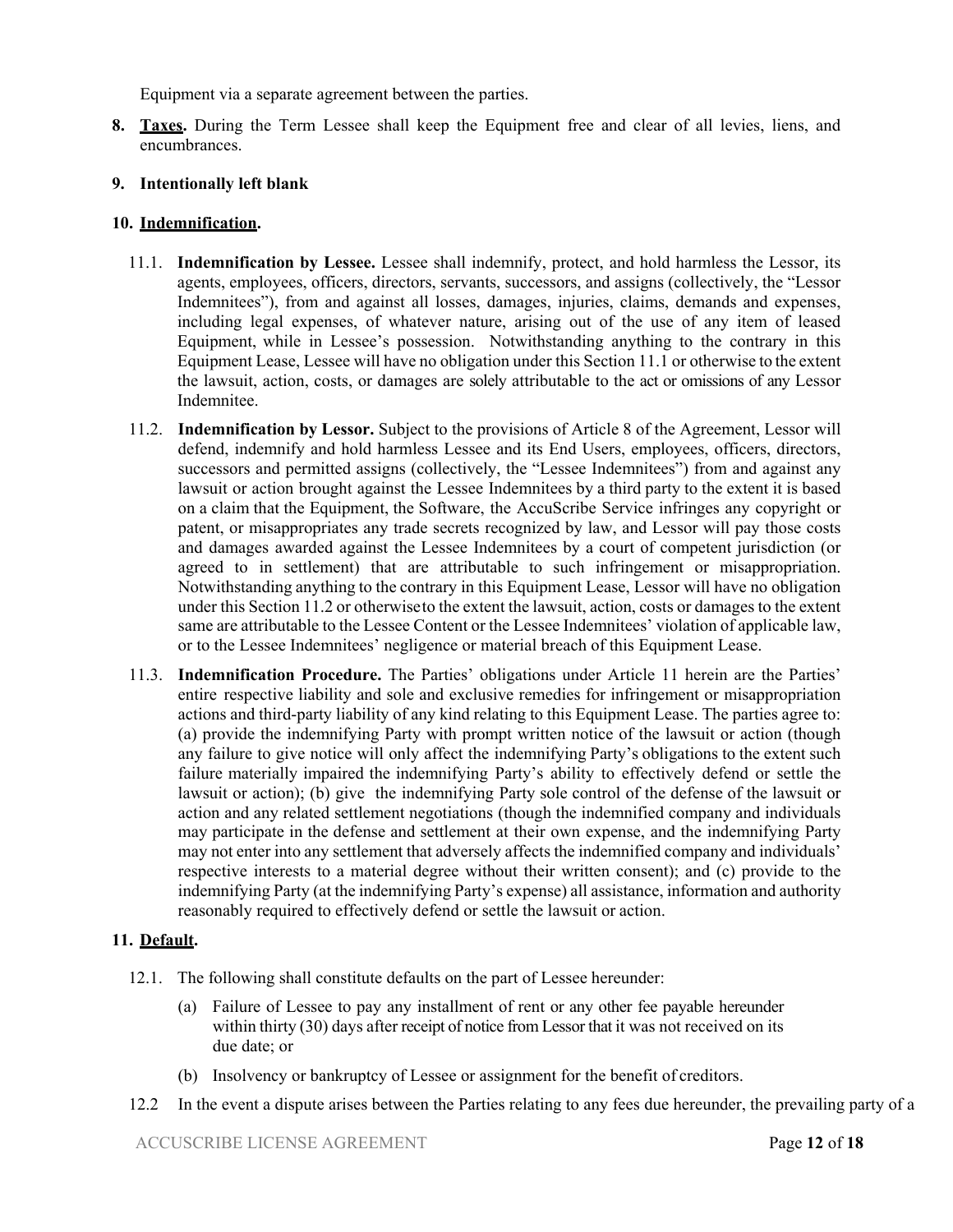judgment by a competent legal authority or tribunal shall be free, without objection from the other party, to make a claim for recovery of attorney's fees incurred to resolve the dispute.

**12. Ownership.** The Equipment is, and shall at all times be and remain, the sole and exclusive property of Lessor, and the Lessee shall have no right, title or interest therein, except as expressly set forth in this Equipment Lease.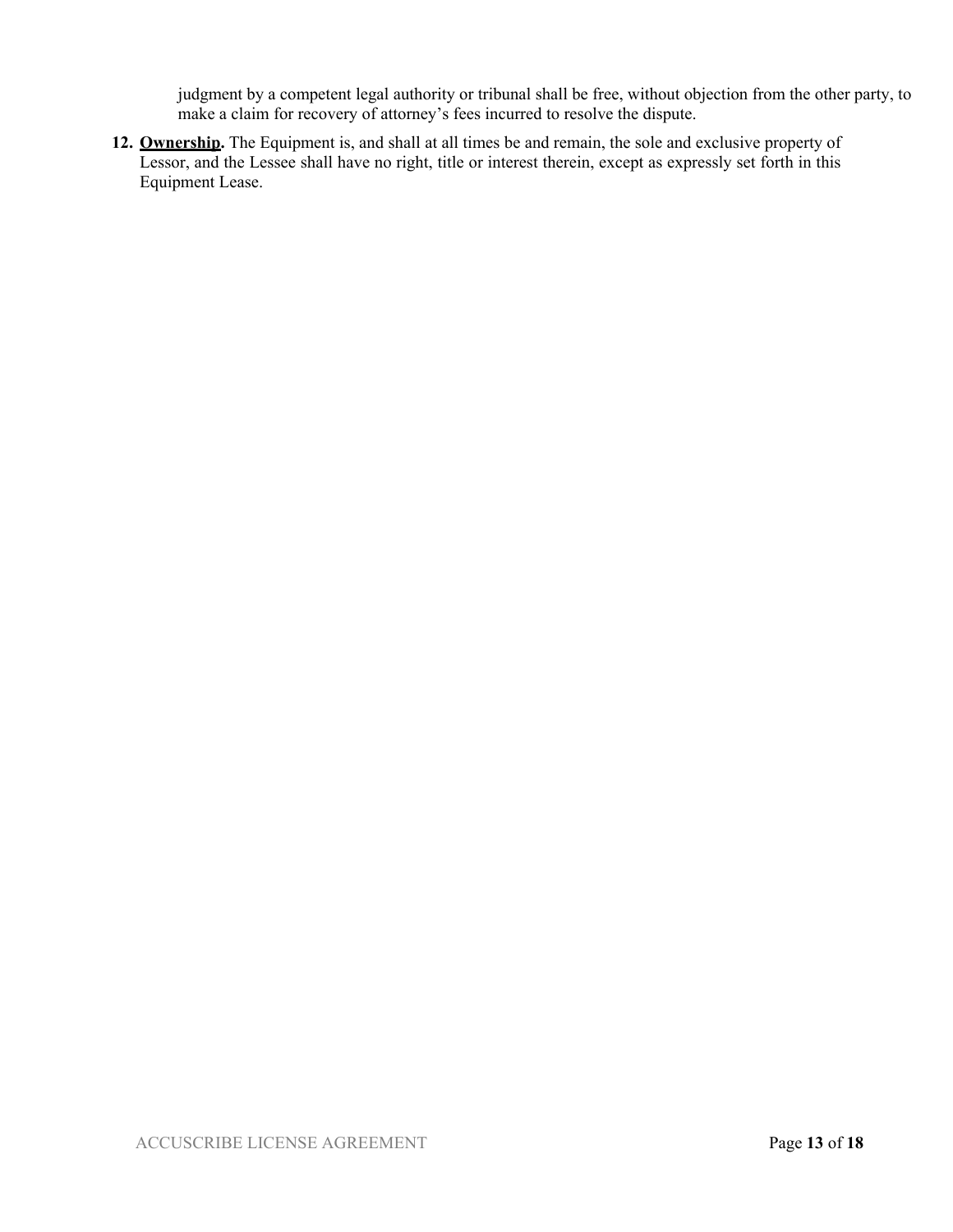## **EXHIBIT C**  ACCUSCRIBE HARDWARE COMPONENTS

The hardware components listed herein are to be made available with each AccuScribe Unit leased by Company.

| <b>Unit Components</b>                                        |                                                                                                                                                                        |  |
|---------------------------------------------------------------|------------------------------------------------------------------------------------------------------------------------------------------------------------------------|--|
| <b>Item</b>                                                   | <b>Detail</b>                                                                                                                                                          |  |
| Target Housing (with Strap)                                   | Example Serial Number ASTHXX<br>- 0000X - Anodized Black - Alum<br>with Fiber Glass $-$ AA Battery $-$<br>Class 1 Div 1                                                |  |
| Camera Mount (with Strap)                                     | Example Serial Number ASCMXX<br>- 0000X - Anodized Black - Alum<br>- Neodymium Magnets                                                                                 |  |
| User Device Carriage (with fall<br>restraint optional)        | Example Serial Number ASUDXX<br>- 0000X - Anodized Black - Alum                                                                                                        |  |
| <b>User Device</b>                                            | Apple iPhone 8+                                                                                                                                                        |  |
| <b>User Device Case</b>                                       | Various - Class 1 Div2                                                                                                                                                 |  |
| Camera Mount Lanyard                                          | Various                                                                                                                                                                |  |
| Restraint<br>Secondary<br>Fall<br>with<br>Carabiner and Strap | Various                                                                                                                                                                |  |
| User Device Charging Cable                                    | Various                                                                                                                                                                |  |
| Operational Guide/Quick Reference<br>Sheet                    | Various                                                                                                                                                                |  |
| AccuScribe<br>Component<br>Case<br>Example                    | SKB - 19" x 14.5" x 8" Empty NO<br>WHEELS 10 143.74 1,437.40<br>Foam Inserts 1.7# PE foam cut to<br>hold instrument kit with convolute<br>in lid.                      |  |
| Battery (2)                                                   | $(L91)$ Energizer <sup>®</sup><br>Ultimate<br>AA<br>Lithium TM AA certified as a<br>component in intrinsic safety<br>apparatus according to Directive<br>94/9/EC ATEX. |  |
| Allen Wrench                                                  | Wiha 1/4" Hex, Long Arm, Hex<br>Key                                                                                                                                    |  |
| Spare QR Codes                                                | Industrial Grade Adhesive-Oracal<br>290M 2 mil Clear Matte Laminate<br>Cast 2mil Gloss White - Digital<br>Vinyl - Roland TruVis Ink                                    |  |
| Spare O Ring (for Target Housing)                             | Neoprene Gasket                                                                                                                                                        |  |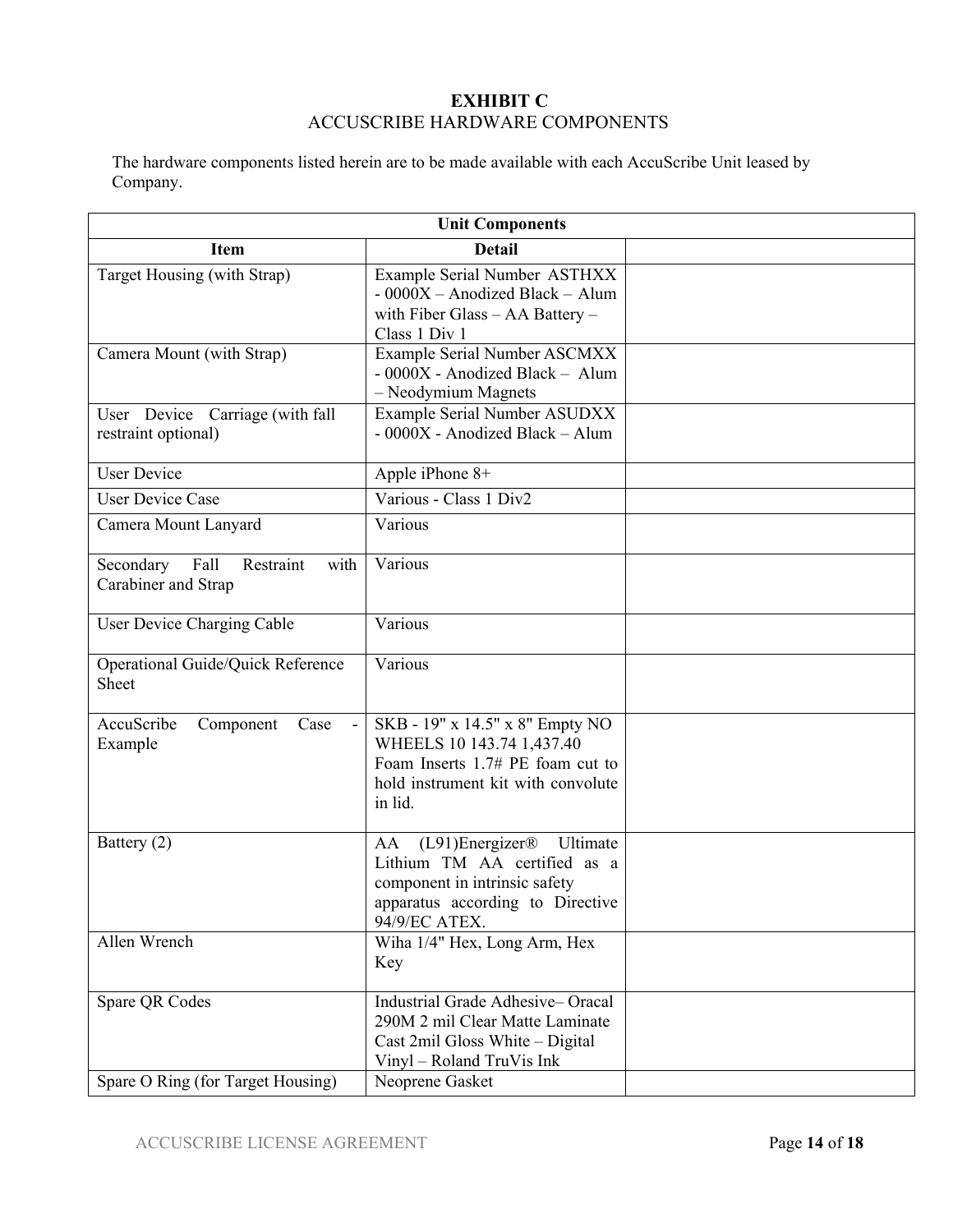## **EXHIBIT D**  ACCU-SCRIBE FEE SCHEDULE

### **1. FEES**

- 1.1. "**Activation Fee**" is charged once per unit leased. This fee includes custom Company interface, server integration setup and pre-deployment inspection.
- 1.2. "**Equipment Lease with Software License Fee**" will be charged per American Petroleum Institute (API) Well Number to the Company. License will be valid for ninety (90) days from date of first reading with associated API Well Number
- 1.3. "**Equipment Return Inspection Fee**" is charged on a per unit basis. Each deployed unit is inspected and documented by an Accu-Scribe representative upon return of the leased equipment. Fees may apply to any unit returned to Accu-Scribe based on the condition described in the table below.

| Excellent | Looks new and is in excellent mechanical condition                               | Cost of unit return |
|-----------|----------------------------------------------------------------------------------|---------------------|
| Good      | Has minor cosmetic defects and is in excellent mechanical condition Up to        |                     |
| Fair      | Has some repairable cosmetic defects and is free of major<br>mechanical problems | $Up$ to             |
| Poor      | Has some cosmetic defects that require repairing and/or replacing                | $Up$ to             |

1.4.

- 1.5. "**Hands-on Training**" is charged on a per rig per day basis. An Accu-Scribe Instructor will provide training on location or off location including BHA simulation, proper safety techniques and equipment orientation. Each trainee will be evaluated in a group and/or one-on-one environment; upon completion trainees will be provided with an electronic certificate of completion. Round-trip travel expenses from Houston, TX to desired location will be charged per Company's Travel Policy, in addition to the per rig per day fee.
- 1.6. "**Personnel Standby Rate**" fees are charged only when Accu-Scribe personnel is/are at location requested by Company but not able to complete the Company requested services due to operational delays not imposed by Accu-Scribe.

### **2. Summary of Fees Table**

| <b>SUMMARY OF FEES</b>                    |                 |     |                         |
|-------------------------------------------|-----------------|-----|-------------------------|
| <b>Service</b>                            |                 |     | <b>Price</b>            |
| Activation Fee (one-time fee)             |                 |     | \$2500/unit leased      |
| Equipment Lease with Software License Fee |                 |     | Monthly                 |
| Equipment Return Inspection Fee           | See Description |     | See Description         |
|                                           |                 |     |                         |
| Hands-on Training                         | \$1500/rig/day  | 45% | $$675/rig/day + travel$ |
| Personnel Standby Rate                    | \$1200/day      | 45% | \$540/day               |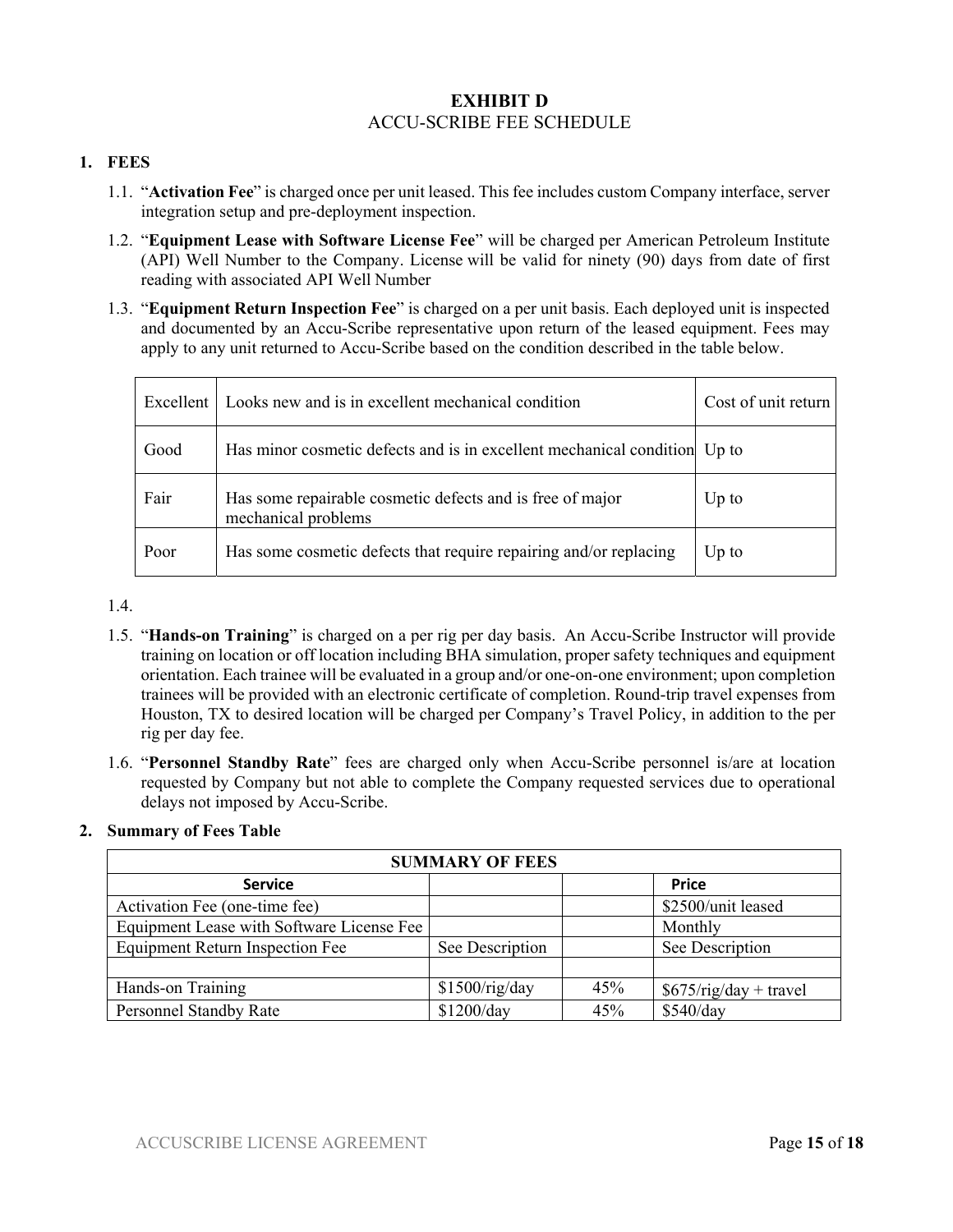## **EXHIBIT E**  ACCU-SCRIBE SERVICE ORDER FORM

THIS SERVICE ORDER hereby incorporates by specific reference the terms and conditions of the License Agreement (the "Agreement") entered and made between Company Legal Name Click or tap here

to enter text. **("Company")** and **Accu-Scribe, LLC ("Accu-Scribe")**.

Terms and expressions used herein bear the meanings assigned to them in the Agreement, except where the context otherwise requires.

A reference to any Section or Exhibit herein is to a section or exhibit of the Agreement.

In the case of any conflict between the provisions hereof and the provisions of the Agreement, the provisions of the Agreement shall prevail.

### SERVICE ORDER & RATE SCHEDULE

| <b>Date of Order:</b>      |                                                              | <b>Contact Name   Phone Number   Email:</b>        |                                   |
|----------------------------|--------------------------------------------------------------|----------------------------------------------------|-----------------------------------|
| <b>Initial</b><br>Quantity | <b>Services</b>                                              | <b>Unit Specifications</b>                         | Per Unit<br><b>Contract Price</b> |
| Unit $(s)$                 | AccuScribe Unit Equipment Lease<br>with Software License Fee | AccuScribe Black (Aluminum)                        | Negotiable                        |
|                            |                                                              | Example                                            | \$600/well or \$30/day            |
|                            |                                                              | <b>RATE SCHEDULE</b>                               |                                   |
|                            | <b>Activation Fee</b>                                        | One-Time Per Unit Leased                           | \$2500.00                         |
|                            |                                                              |                                                    |                                   |
|                            | Personnel Standby Rate*                                      | Per Day ( <i>Conditional</i> )                     | \$675.00                          |
|                            | Equipment Return Inspection Fee*                             | Per Condition Upon Return                          | $Up$ to                           |
| <b>OPTIONAL SERVICES</b>   |                                                              |                                                    |                                   |
| Day(s)                     | Hands-on Training Fee                                        | Per Rig Per Day<br>(Not Including Travel Expenses) | \$675.00                          |

\*Fees apply only under specified conditions as stated in the Agreement.

 Company's Obligations to Reimburse Expenses (Exhibit D): Company shall reimburse all reasonable and verifiable travel and business expenses incurred by Accu-Scribe in connection with the performance of the Services pursuant to the Agreement.

### **1. Unit Order Changes**

1.1. **Unit Increase Order.** Company may, at any time, increase (at contract price) the number of units in this order with written notification to Accu-Scribe. Each unit deployed is subject to Required Fees found in the "Service Order & Rate Schedule" table. Company will allow thirty (30) days for the Equipment to be deployed to the field, or unless otherwise agreed to by the parties, plus any reasonable manufacturing time of equipment (if applicable).

1.2. **Unit Reduction Order.** Company may, at any time of units in this order to a minimum of one Unit with written notification to Accu-Scribe. Company is responsible for Equipment Return Inspection Fee (as applicable), all insurance, shipping and handling costs associated with the return of each AccuScribe Unit to:

ACCUSCRIBE LICENSE AGREEMENT Page **16** of **18** ATTN: Brian Gollehon Accu-Scribe, LLC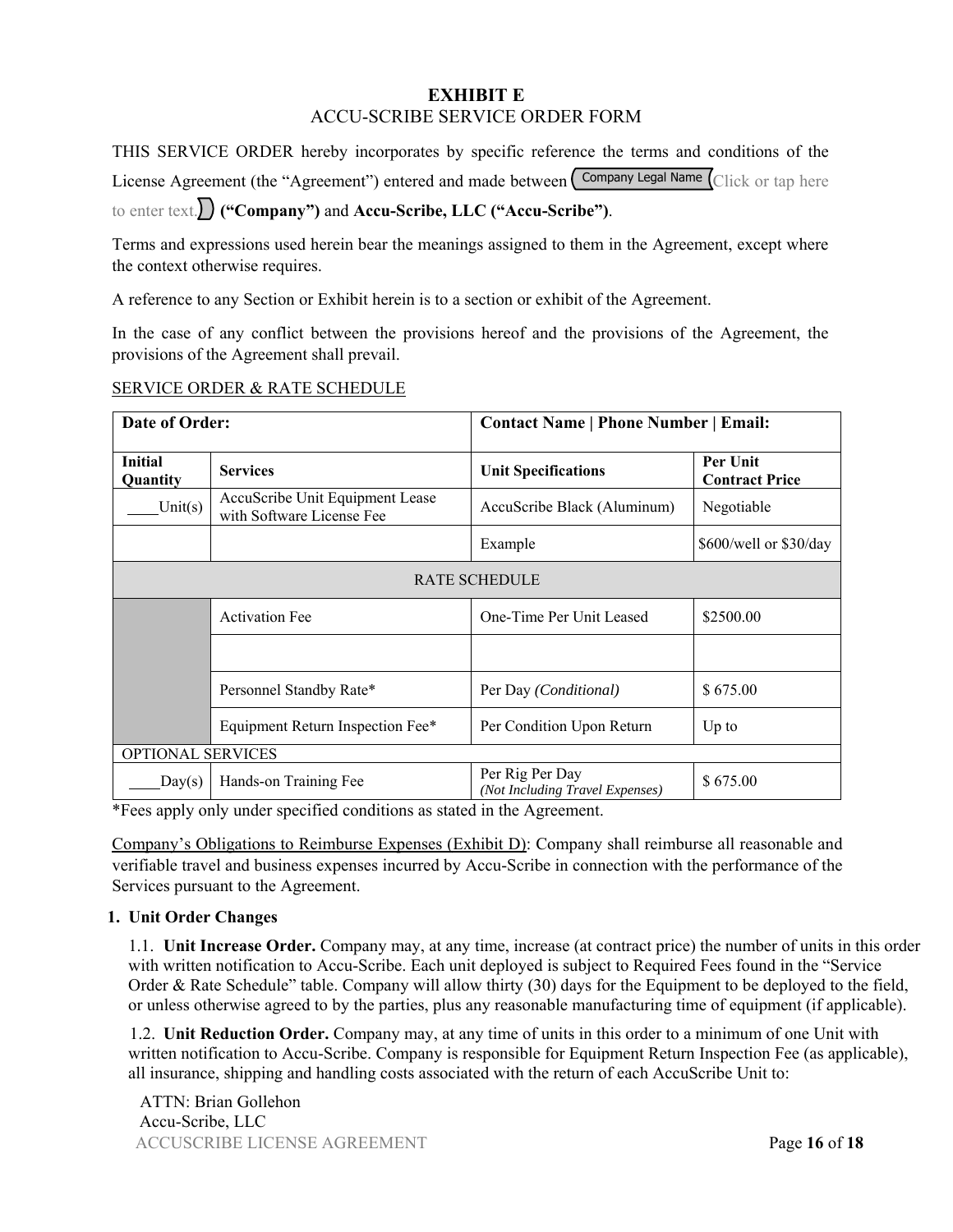7 Switchbud Place Ste 192 #450 The Woodlands, TX 77380

### **2. Adjustments**

2.1. Pricing may be subject to change by Accu-Scribe with sixty (60) days notification to Company.

2.2. If Company wishes to reduce order amount to zero (0) units, Company must give Accu-Scribe thirty (30) days written notice of order cancellation. Failure to provide thirty (30) days' notice will result in the Standby Equipment Charge for each unit deployed and assigned to Company under this order, not to exceed \$300.00 cumulatively.

### **3. Billing**

3.1 Company will be invoiced upon receipt of any or all units that are considered part of this order. Accu- Scribe may invoice Company for expenses reasonably incurred on behalf of Company, including but not limited to travel expenses as described in Section 1. Company agrees to promptly pay all fees described in this order within 60 days of invoice date.

|                                                                                          | 3.2 Invoicing will be processed by $\left(\frac{\text{Common}}{\text{C}}\right)$ Name $\left(\frac{\text{C}}{\text{C}}\right)$ Click or tap here to enter text. |
|------------------------------------------------------------------------------------------|-----------------------------------------------------------------------------------------------------------------------------------------------------------------|
| business address at $\left($ Business Address $\left($ Click or tap here to enter text.  |                                                                                                                                                                 |
| Signed for and on behalf of                                                              | Signed for and on behalf of                                                                                                                                     |
| Company Legal Name $\overline{\text{Click or tap here to enter text.}}$ ACCU-SCRIBE, LLC |                                                                                                                                                                 |
| $\mathbf{By:}$                                                                           | $\mathbf{By:}$                                                                                                                                                  |
| Name:                                                                                    | Name:                                                                                                                                                           |
| Title:                                                                                   |                                                                                                                                                                 |